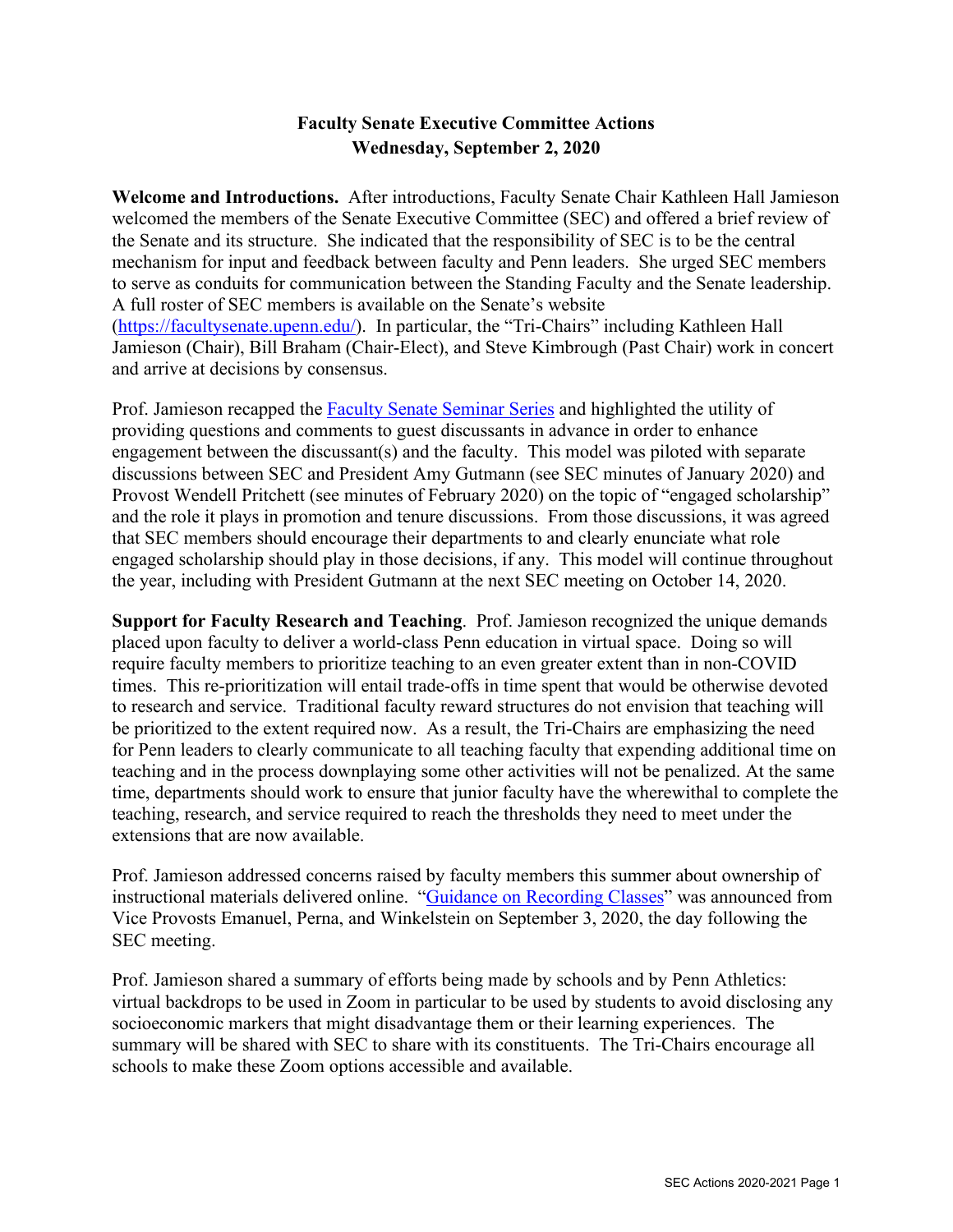Finally, Prof. Jamieson showed an example of a three-minute "wellness break" video produced by Penn Athletics for use during class breaks of multi-hour classes. The example includes a greeting by a student, a stretching routine by a Penn Athletics official, and a brief clip of a Penn women's basketball game. Penn Athletics will release a new video weekly throughout the fall semester, and the Tri-Chairs are working to produce similar videos from other areas of the campus.

**Faculty Senate Select Committee on Rules Review**. Prof. Jamieson announced the creation of an ad hoc committee that will systematically review the Faculty Senate Rules. SEC members will be invited to provide feedback on how the rules can be both reformed and modernized, and a meeting of the full Faculty Senate is planned for Spring 2021. Details will follow in due course.

**Structure and Function of Senate Committees.** Cross-committee liaisons are being informally arranged to preserve and share good ideas across committees. This year, for example, each of the standing Senate committees has a common charge: "Assess and evaluate ways to change University structures, practices, and biases (at the University, school, departmental, and individual levels) that perpetuate systemic racism as they apply to the committee's general charge [and] facilitate the changes identified…."

**Discussion and vote on draft Charges for Senate Standing Committees, 2020-2021**. The specific charges of the Faculty Senate standing committees were reviewed and approved.

**Update on "CIRCE" (Senate Select Committee on the Institutional Response to the Climate Emergency).** Prof. Braham described CIRCE's current projects, which are provided in greater detail in [an article that appeared in](https://almanac.upenn.edu/volume-67-number-7#circe-a-faculty-climate-emergency-resolution-with-a-difference) *Almanac* on August 25, 2020. In addition, CIRCE will sponsor an event as part of Penn Climate Week: ["How Faculty and Staff Can Reduce Their](https://provost.upenn.edu/senate/how-penn-faculty-and-staff-can-reduce-their-carbon-footprint-home)  [Carbon Footprint at Home.](https://provost.upenn.edu/senate/how-penn-faculty-and-staff-can-reduce-their-carbon-footprint-home)" This webinar is open to the public (registration required) and will be held on Friday, September 25, 2020, at 2:00pm EDT.

**Update on "P4" (Senate Select Committee on Planning for Post-Pandemic Penn).** Prof. Kimbrough described [P4'](https://provost.upenn.edu/senate/p4)s recent work.

**Faculty Senate Seminar with Associate Provost and Chief Wellness Officer Benoit Dubé**. All faculty were invited to this hourlong virtual Faculty Senate Seminar, the fourth in a series begun in the summer. The video from all four seminars are available for viewing "on demand" at [https://provost.upenn.edu/senate/faculty-senate-seminar-series.](https://provost.upenn.edu/senate/faculty-senate-seminar-series)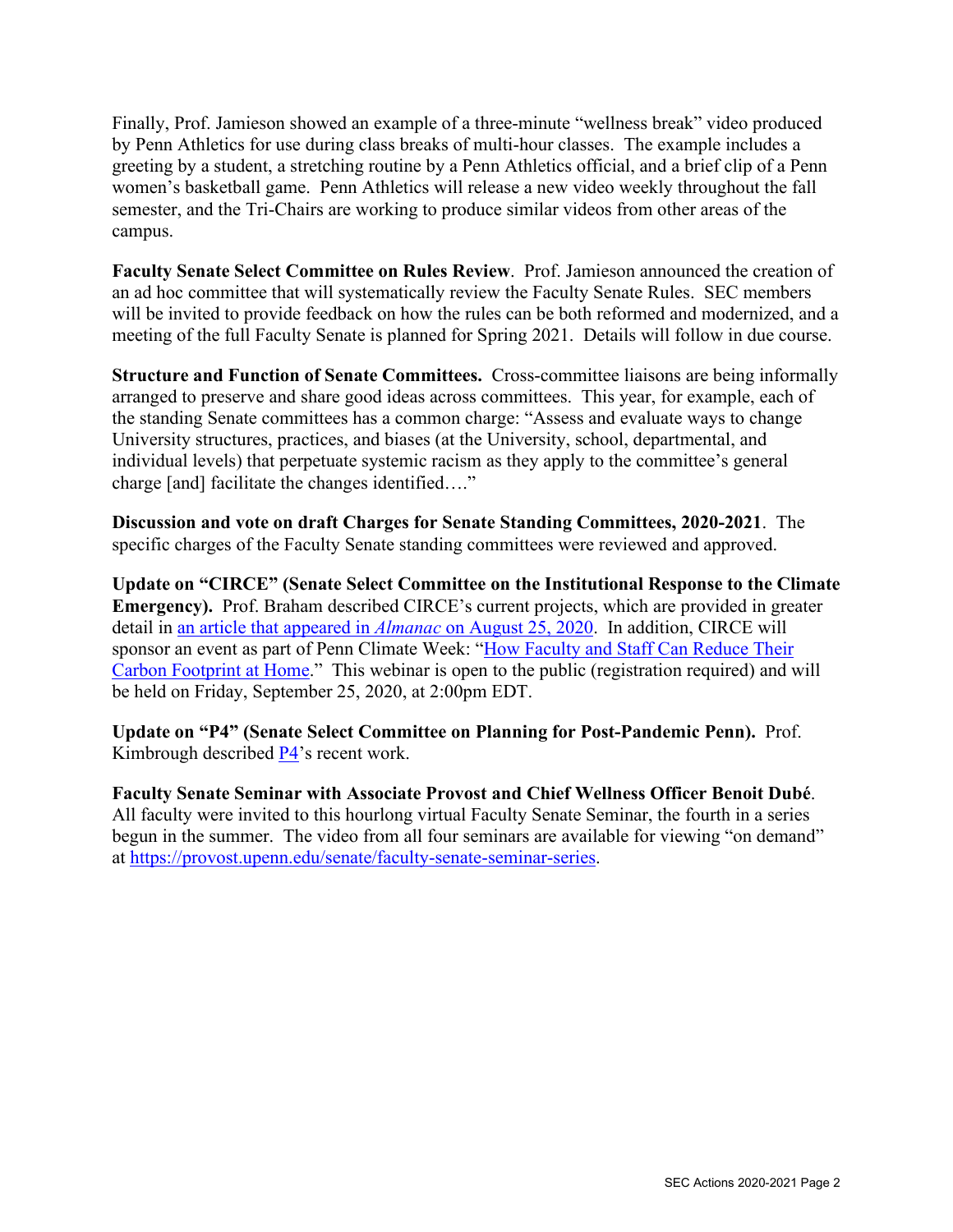# **Faculty Senate Executive Committee Actions Wednesday, October 14, 2020**

**Chair's Report.** Faculty Senate Chair Kathleen Hall Jamieson reported on a number of matters:

- A "Resolution for Election Day" was circulated for a vote by SEC via email because of the timesensitive nature of the Resolution. By an email vote of 33 in favor, 2 opposed, and 20 not voting, the resolution was adopted on October 1, 2020, and appeared in Almanac on October 6, 2020. The resolution appears in the October 6, 2020, issue of Almanac.
- On a question from a SEC member regarding faculty ownership of online instruction materials, Prof, Jamieson reminded the group that no use will be made of faculty members' online materials without specific permission of the instructor: [https://almanac.upenn.edu/articles/guidance-on](https://almanac.upenn.edu/articles/guidance-on-recording-classes)[recording-classes.](https://almanac.upenn.edu/articles/guidance-on-recording-classes)
- Prof. Jamieson announced two forthcoming Faculty Senate Seminars, both on October 22, which are available on the following webpage: [https://provost.upenn.edu/senate/faculty-senate-seminar](https://provost.upenn.edu/senate/faculty-senate-seminar-series)[series.](https://provost.upenn.edu/senate/faculty-senate-seminar-series)

**2021 Senate Nominating Committee.** Pursuant to the Faculty Senate Rules, the members of SEC were requested to submit the name of a member of the Standing Faculty to appear on the Nominating Committee ballot.

**Resolution on Engaged Scholarship.** Following a motion and discussion, SEC members voted to adopt a "Resolution on Engaged Scholarship" by a vote of 41 in favor, none against, and 14 not voting. The Resolution appears in this issue of Almanac.

**Update from the Office of the President.** President Amy Gutmann expressed gratitude to the numerous faculty members who are keeping teaching and research activities thriving at Penn and the support and partnership provided by the Faculty Senate in navigating the challenge of the year. President Gutmann summarized the [2020 Silfen Forum,](https://silfenforum.upenn.edu/) held on October 13, which addressed timely topics related to the importance of civic engagement. She then shared a presentation on her goals and priorities for the academic year.

**Update from the Center for Teaching and Learning.** Executive Director of the [Center for](https://www.ctl.upenn.edu/)  [Teaching and Learning](https://www.ctl.upenn.edu/) (CTL), Bruce Lenthall, shared a report on the resources available to faculty for online instruction. CTL supports all aspects of teaching at Penn across the spectrum of those struggling with teaching to those seeking new and innovative enhancements. Recent seminars have been delivered on topics such as "building community in your online course," and "effective use of synchronous and asynchronous engagement," "managing academic integrity," and "using relevant technologies for your instruction." Penn instructors are invited to register for a two-week course on ["Course Design for Whatever the Spring Brings: Engagement,](https://docs.google.com/forms/d/1hAqMbRHVYiu_kYXwsEwNPCVy9SWbkk4po-dNpekvOFE/viewform?ts=5f5a9116&edit_requested=true)  [Community, Flexibility, Academic Rigor and Remote Teaching.](https://docs.google.com/forms/d/1hAqMbRHVYiu_kYXwsEwNPCVy9SWbkk4po-dNpekvOFE/viewform?ts=5f5a9116&edit_requested=true)" Dr. Lenthall highlighted an upcoming seminar on "Teaching While Exhausted," which will highlight the unique challenges that instructors are facing currently and how they can address them. CTL is beginning to develop more programs addressing "burnout" and suggested that all instructors would benefit from simply acknowledging that burnout and identify accomplishable expectations for teaching and research during this challenging period. A full recording of the 32-minute presentation and discussion is available on the Faculty Senate website: [https://provost.upenn.edu/senate/center](https://provost.upenn.edu/senate/center-teaching-and-learning)[teaching-and-learning.](https://provost.upenn.edu/senate/center-teaching-and-learning)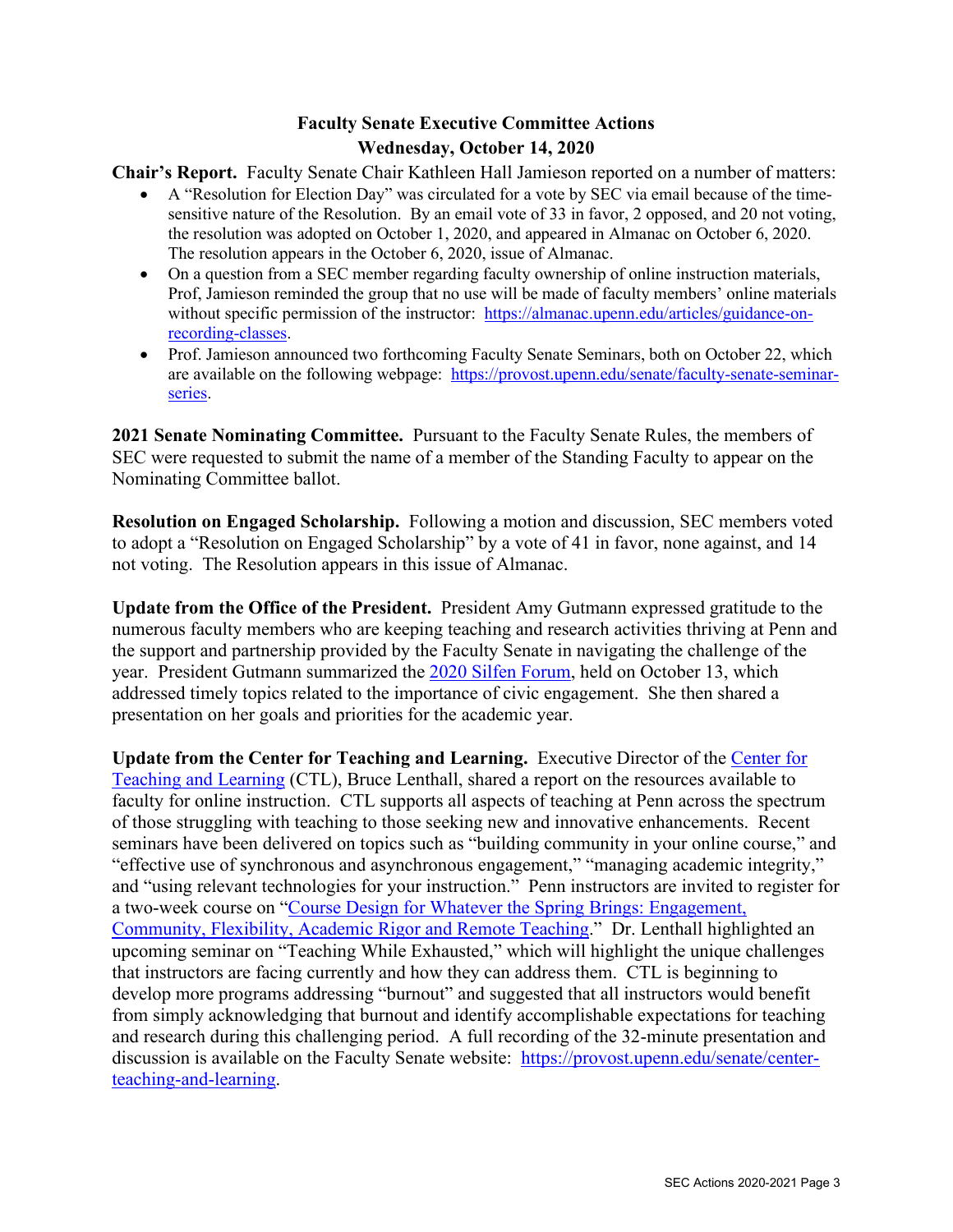### **Faculty Senate Executive Committee Actions Wednesday, November 4, 2020**

**Chair's Report.** Faculty Senate Chair Kathleen Hall Jamieson reported with appreciation that several areas of University leadership have expressed public support of the October 6, 2020, [Resolution for Election Day,](https://almanac.upenn.edu/volume-67-number-13#resolution-for-election-day-all-faculty-instructors-teaching-courses-at-the-university-of-pennsylvania-should-accommodate-students-who-wish-to-engage-in-election-related-activities-on-election-day) including [a memo from President Amy Gutmann to the entire](https://penntoday.upenn.edu/announcements/take-time-vote-message-penn-community)  [University community](https://penntoday.upenn.edu/announcements/take-time-vote-message-penn-community) and the Dean Steven Fluharty to all School of Arts and Sciences Fall 2020 Instructors and Teaching Assistants directly referencing the Resolution and urging them to offer flexibility to those needing time to cast votes or take on poll-worker duties as part of the 2020 General Election. The Resolution is an example of the Senate's efforts rising above symbolic action and setting precedents that will shape future University policies. Prof. Jamieson also requested that SEC discuss the status of the October 14, 2020, Resolution on Engaged Scholarship with Provost Pritchett during his visit later in the meeting.

Past Chair's Report. No report was offered.

**2021 Senate Nominating Committee.** SEC members voted to adopt a membership slate for the 2021 Senate Nominating Committee. The slate is published in this issue of Almanac for comment by Standing Faculty members.

**Proposal to Add the Senior Lecturer Track in the Wharton School.** Prof. Jamieson presented a proposal from The Wharton School to add the Senior Lecturer track within the School. The Senate Committee on Faculty and the Academic Mission (SCOF) reviewed the proposal along with an endorsement from Provost Pritchett and voted unanimously in support of it. Professors William Braham and Chenoa Flippen, both of whom are SCOF members, offered brief comments in support of the documentation already provided. Following a brief discussion and a call to question, SEC members also voted unanimously in support of the proposal. Notification of these votes were shared with the Office of the Provost.

**Update from the Office of the Provost.** Provost Wendell Pritchett mourned the loss of the thousands of people who have died of COVID-19 complications, which includes some loved ones of SEC members. He then expressed appreciation for the support of the Faculty Senate and SEC during his tenure-to-date as Provost, whose guidance contributed significantly to the launch of enhanced student wellness initiatives at Penn and the creation of the Chief Wellness Officer position and the emphasis SEC has placed on engaged scholarship for both faculty and students. Deans have responded positively to the Engaged Scholarship resolution, and while several complicated details remain to be resolved, many school leaders have used the Resolution as a means of re-framing how they approach the resolution of those details. Upon adjournment of the meeting, Provost Pritchett participated in a Faculty Senate Seminar in which all members of the faculty were invited. A recording of that Seminar and all others is available for viewing here: [https://provost.upenn.edu/senate/faculty-senate-seminar-series.](https://provost.upenn.edu/senate/faculty-senate-seminar-series)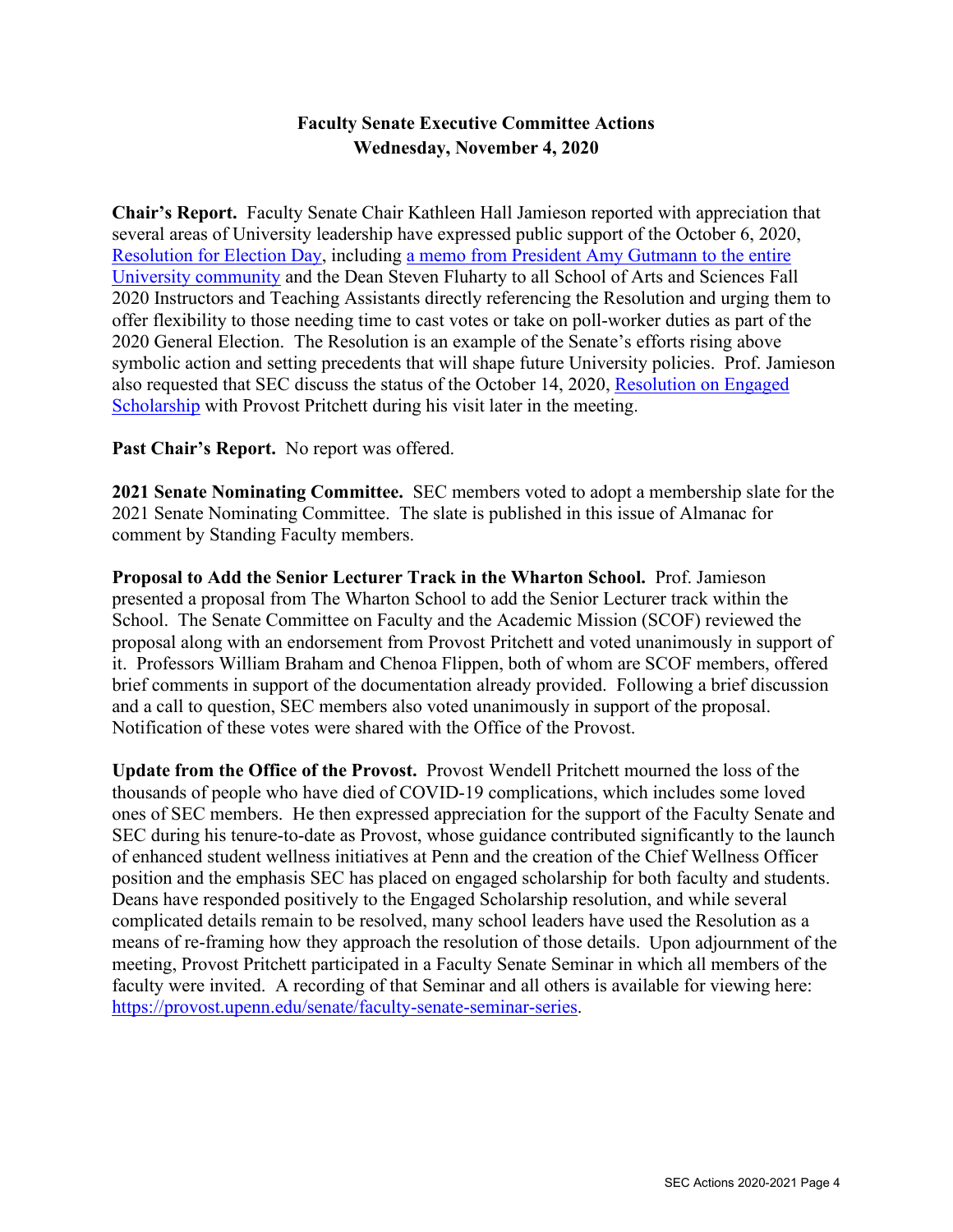## **Faculty Senate Executive Committee Actions Wednesday, December 9, 2020**

**SPECIAL NOTE:** The Town Hall held on December 9, **"From Campus Access to Testing and Vaccination: What to Expect for Penn's COVID-Era Spring Semester,"** is available for viewing at [https://provost.upenn.edu/senate/faculty-senate-seminar-series.](https://provost.upenn.edu/senate/faculty-senate-seminar-series) Written responses to the remaining questions will also be available at the same page upon their finalization.

**Chair's Report.** Faculty Senate Chair Kathleen Hall Jamieson reminded Senate Executive Committee (SEC) members that Provost Wendell Pritchett will return to SEC in January 2021 and invited questions for him to be submitted to the Senate Office. Senate Committees will also be invited to share questions. Provost Pritchett is prepared to discuss questions on the relationship between Penn and the surrounding community. On January 20 at 4:00 p.m. ET, SEC will also convene a virtual, interactive workshop on "Interrogating and Re-Imagining Expressive Public Space on the Penn Campus" during the second half of its meeting; this session will be open to all faculty members.

Past Chair's Report. No report was offered.

**Resolution in Appreciation of Penn's Contributions to Doctoral Education at Penn and to the School District of Philadelphia through the Penn Compact.** Following a motion and discussion, SEC members voted unanimously to adopt the Resolution, which appears as an appendix to these minutes.

**Feedback on Engaged Scholarship and Teaching Prioritization in Schools and Departments.** Prof. Jamieson reminded SEC that departments are asked to clarify their specific positions on whether and how engaged scholarship should count in the promotion and tenure processes. Developments to-date were presented by SEC members.

**Initial Discussion of Proposed Amendments to Faculty Senate Rules.** A select committee consisting of the three current Faculty Senate Tri-Chairs along with two former Senate Chairs – Jennifer Pinto-Martin and Santosh Venkatesh – was convened to offer revisions to the existing Rules. Most of the proposals are likely to be non-controversial and serve to bring the Rules into alignment with existing practicalities and customs. A full meeting of the Faculty Senate is expected to convene on March 17, 2020, to vote on whether to adopt the final slate of revisions.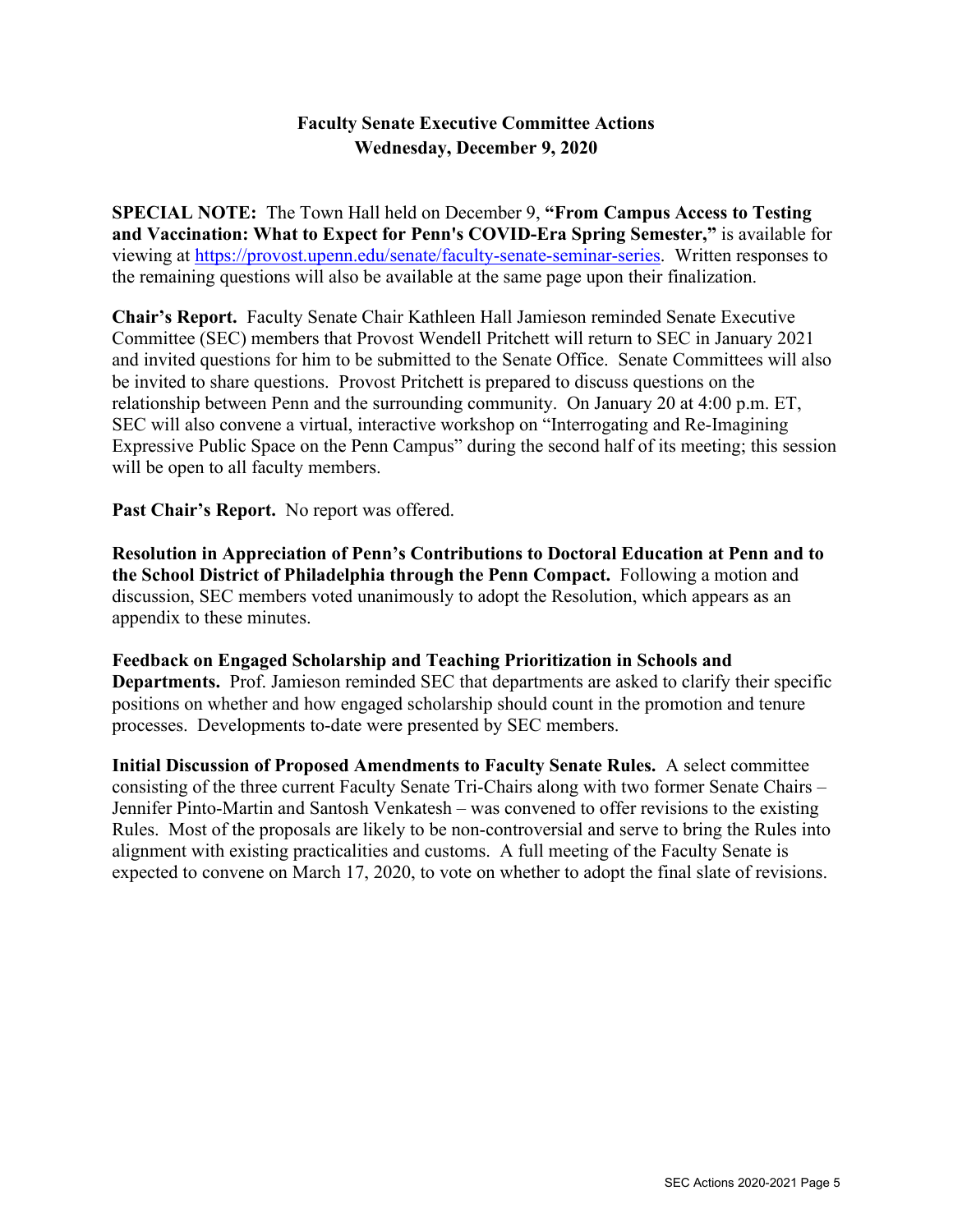# **Faculty Senate Executive Committee Actions Wednesday, January 20, 2021**

**Chair's Report.** Faculty Senate Chair Kathleen Hall Jamieson reported that two new charges have been jointly assigned to the Senate Committee on Faculty and the Academic Mission ("SCOF") and to the Senate Committee on Students and Educational Policy ("SCSEP") with the request that they work jointly together of the course of the next 1.5 years to address them:

• Review and comment on Instructor and Course Evaluation Reports with a focus on their uses in student course selection, improvement of the quality of delivered courses, and hiring, tenure, promotion, and merit-based salary increase decisions.

• Review and comment on existing methods for eliciting student feedback, including without limit mid-course or ongoing feedback mechanisms available to the instructor to aid in course correction and in the identification of students who may need assistance.

Similarly, selected school deans will be invited to an upcoming SEC meeting to engage them on selected topics including "greening" efforts the schools have taken and on their perspectives on course evaluation structures as noted above.

The Senate Rules are still under review with an expectation that a Full Faculty Senate meeting will be held at 3:00pm on Wednesday, March 17, 2021, to vote on the amendments. Following the discussion in December 2020, no changes will be made at this time related to membership in the Faculty Senate.

Prof. Jamieson invited SEC members to refer faculty members to her (via senate  $\omega$  pobox.upenn.edu) so that she can enter them into the newly established process that enhances the overall number of honorary society awardees that Penn can claim institutionally. Major honorary societies include without limit the National Academies of Science, Engineering, and Medicine, the American Philosophical Society, and the American Academic of Arts and Sciences.

**Past Chair's Report.** No report was offered.

**Update from the Office of the Provost.** Provost Wendell Pritchett addressed two topics: civic engagement and support for junior faculty.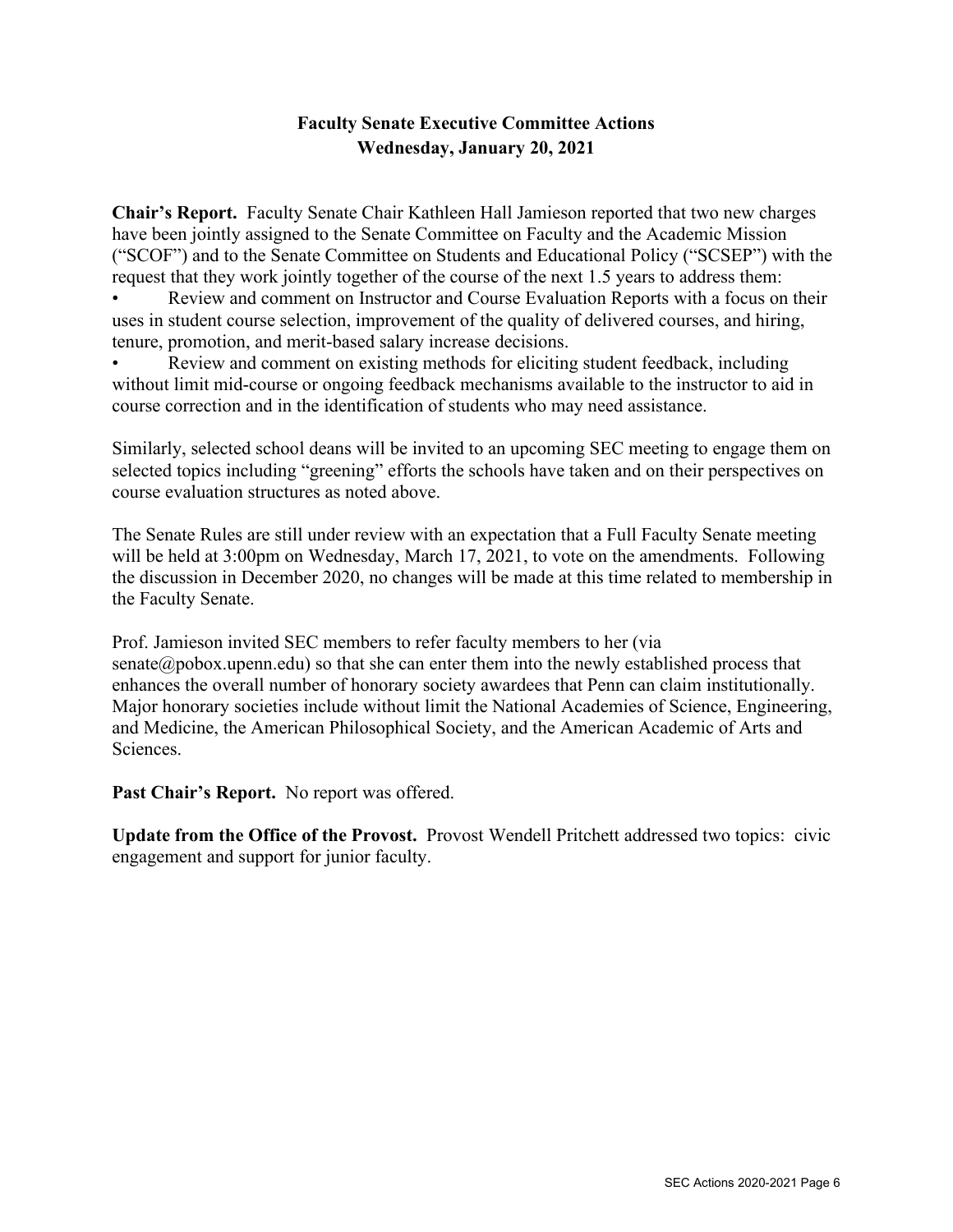# **Faculty Senate Executive Committee Actions Wednesday, February 10, 2021**

**Chair's Report.** Faculty Senate Chair Kathleen Hall Jamieson reported on several matters:

- The Senate Committee on Faculty and the Academic Mission (SCOF) will soon distribute a questionnaire on voting and hiring practices in departments to department chairs and will report its findings in May 2021.
- The Senate Committee on the Economic Status of the Faculty (SCESF) will soon be charged with examining salary compression and inversion issues, whether departments or schools face those issues, and how, if any exist, they might be addressed. SEC members were encouraged to query the relevant individuals in their departments and divisions about whether compression and inversion are issues of concern in them and to share any resulting information that they feel would be helpful to the tasked SEC committees with the Senate Office. Over time, market forces result in higher compensation for newer hires than faculty who have been at Penn for a longer term. In addition, persons who seek competing offers from other institutions will more often end up with greater compensation at Penn compared to those who do not do so. Gender-related issues will also be examined in this context.
- On March 17, 2021, at 3 p.m., the Standing Faculty will vote on proposed amendments to the Rules of the Faculty Senate. The proposed amendments do not include expanding the Senate membership but rather focus on reforming the committee structures and faculty appointments processes to allow for greater flexibility. They also include several clarifying and logistical changes. Separately, a "practices and procedures" document, which is in development, will be shared in draft form. Since the quorum for this meeting is 100 Standing Faculty, SEC members were asked to encourage their Standing Faculty colleagues to attend the meeting with them. The vote will occur during the first 15 minutes of the meeting. The draft revisions appear in this issue of Almanac.

**Past Chair's Report.** Past Chair Steve Kimbrough reviewed the proposed amendments to the Rules of the Faculty Senate and engaged SEC members in a discussion of them. He then yielded the floor to Chair-Elect Bill Braham, who reviewed key sections of the work-in-progress Practices and Procedures document. A newly proposed article to the Rules, Article 18, would formalize the document's role in guiding the work of the Faculty Senate without prejudice to the Rules themselves.

In addition, at the March 17 full Faculty Senate meeting, deans of the four schools with the largest physical footprints have been invited to discuss school-level greening initiatives to be moderated by the leaders of the Senate Select Committee on the Institutional Response to the Climate Emergency (CIRCE).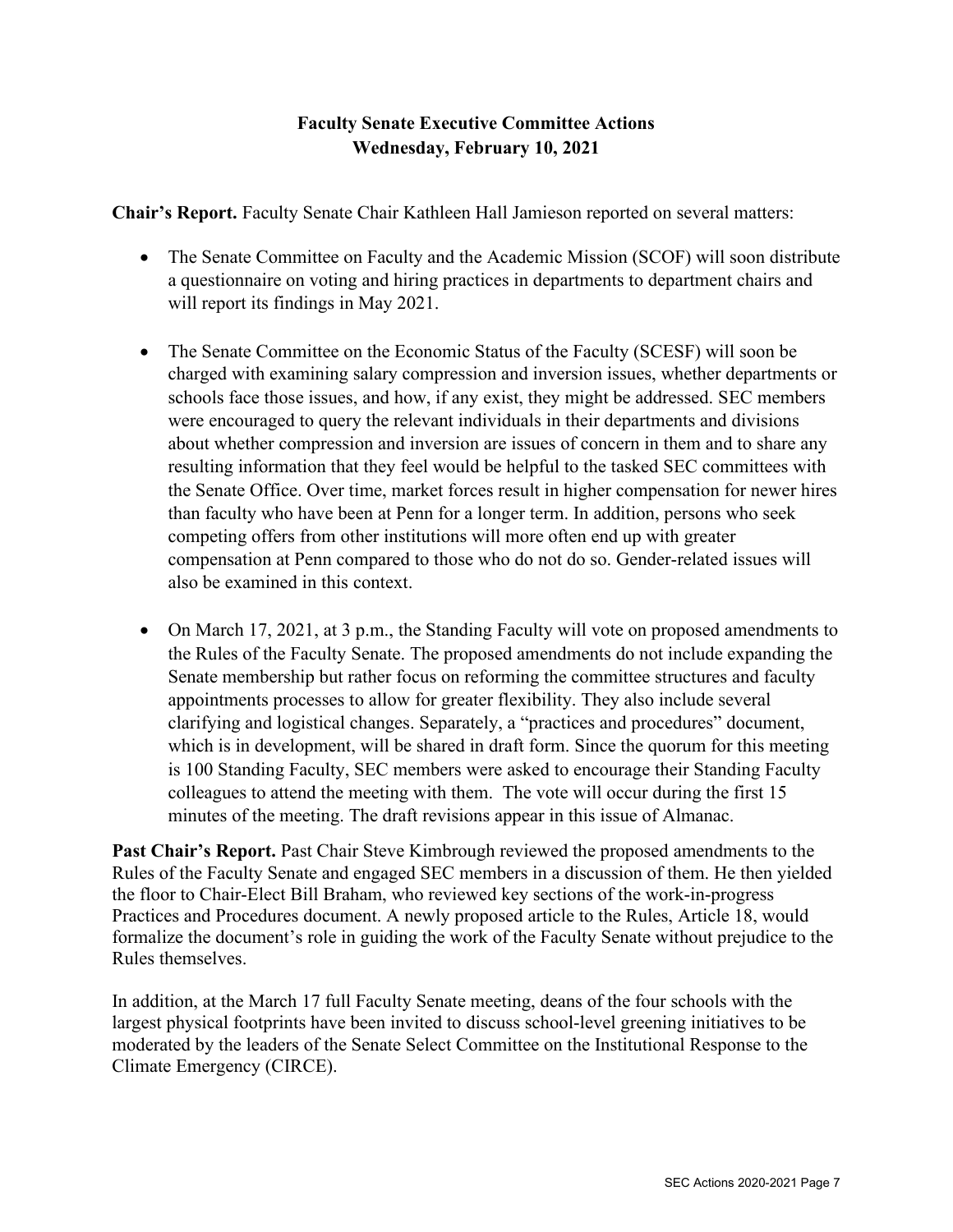**Update from the Office of the President.** President Amy Gutmann applauded the creativity of Penn faculty in addressing obstacles created by responses to the pandemic, and she expressed her admiration for the ways in which Penn faculty transformed the teaching and learning experience at Penn through use of online environments under extenuating circumstances. Penn continues to be guided by the best available public health data and expertise and national, state, and local guidelines. The Penn Cares program is keeping campus positivity rates below regional and national levels but is not without its challenges. It is still too early to decide on the status of upcoming major campus events, such as 2021 Commencement ceremonies, and several contingencies are included in those plans.

**Discussion of Course Evaluations, Engaged Scholarship, and Support for Junior Faculty.** A discussion began on the status of requests made of departments or schools to address the Resolution on Engaged Scholarship, endorsed by SEC on October 14, 2020. The intent of the resolution is to encourage schools and departments to engage in deliberation designed to determine and memorialize the unit's determination of whether engaged scholarship is an activity that should be considered in the hiring, tenure, promotion, and merit increase processes in that unit and, if so, how it is defined in that unit and what kinds of activities fall into and outside the bounds of that definition. In addition, departments and schools were asked to memorialize their understandings about increased demands placed on faculty during the pandemic, including any involving the changed nature of teaching, and to document their understanding of any ways in which the demands of dealing with the pandemic should be taken into account in tenure and promotion decisions. (SEC has not taken any formal position on how these terms are defined or counted but rather requests that each department provides clarity in its expectations.)

The final part of the meeting was reserved for discussion designed to begin SEC deliberations about the adequacy of the existing course evaluation structure. As part of the discussion, it was noted that the University Council Committee on Academic and Related Affairs also addressed course evaluations at length in its 2018-2019 report.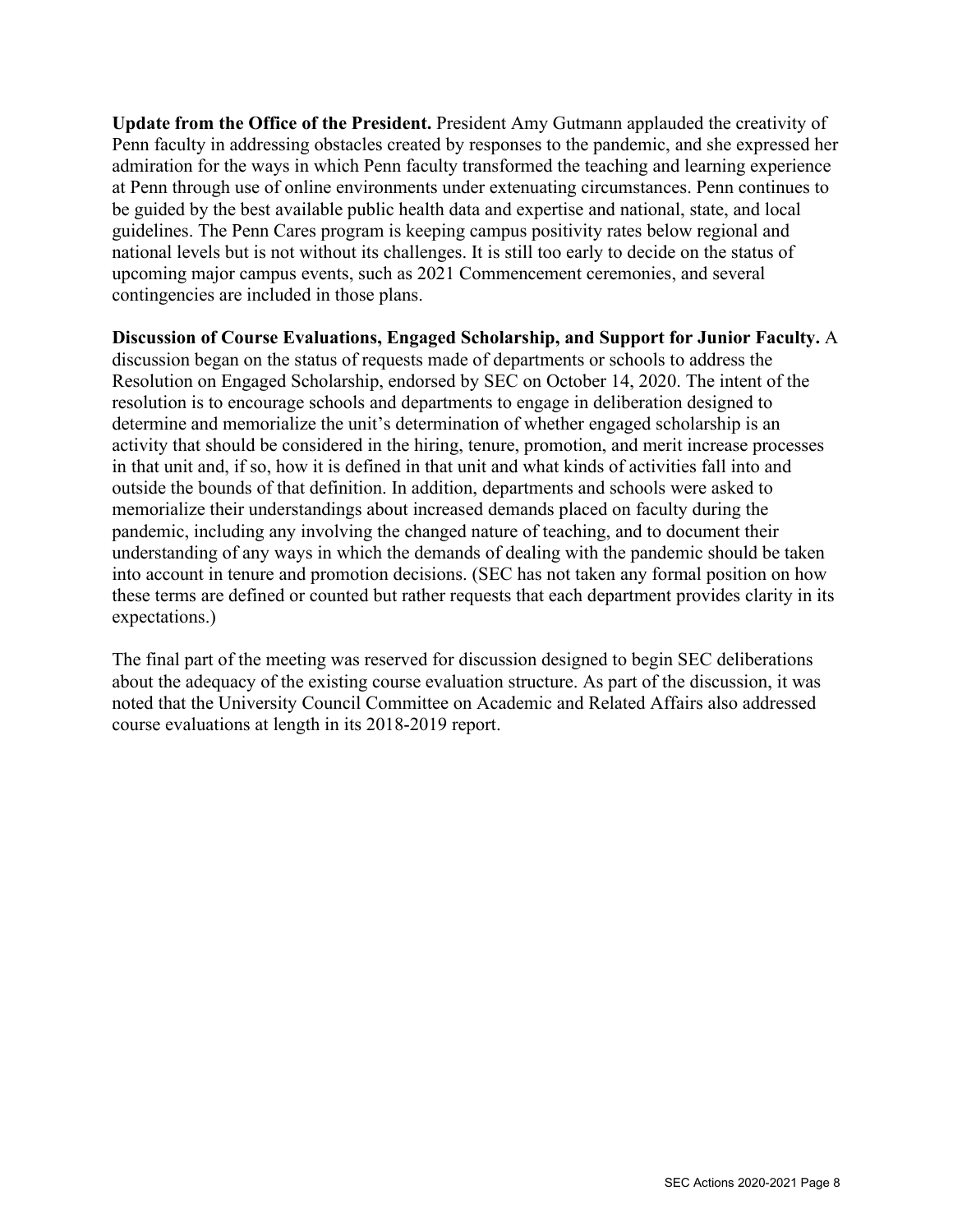### **From the Senate Office: March 17, 2021, Faculty Senate Meeting Minutes**

#### **Minutes of the Meeting of the Faculty Senate held Wednesday, March 17, 2021, at 3:00pm, using videoconferencing software.**

*Background: A meeting of the Faculty Senate wa[s announced in Almanac on February 16, 2021,](https://almanac.upenn.edu/volume-67-number-27#from-the-senate-chair-notice-of-special-meeting-of-faculty-senate-to-consider-changes-to-rules-of-the-faculty-senate) to consider proposed amendments to the Rules of the Faculty Senate. A total of 192 members of the Faculty Senate registered their attendance during the meeting; the attendance list is available for inspection by any member of the Faculty Senat[e by contacting the Senate Office.](mailto:senate@pobox.upenn.edu?subject=Inquiry%20re:%20Faculty%20Senate%20Meeting%20of%20March%2017,%202021)*

Faculty Senate Chair Kathleen Hall Jamieson called the meeting to order at 3:00pm EDT. Prof. Jamieson announced two upcoming [Faculty Senate Seminars,](https://provost.upenn.edu/senate/faculty-senate-seminar-series) on April 7 and May 12, respectively, and invited all members of the Faculty Senate to participate and to submit their questions in advance [by contacting the](mailto:senate@pobox.upenn.edu?subject=Inquiry%20re:%20Faculty%20Senate%20Meeting%20of%20March%2017,%202021)  [Senate Office.](mailto:senate@pobox.upenn.edu?subject=Inquiry%20re:%20Faculty%20Senate%20Meeting%20of%20March%2017,%202021)

Upon motion and second made to accept the recommended amendments to the Rules of the Faculty Senate as proposed, and there being no further discussion, a vote was taken. A total of 167 votes were cast in favor, and none against, with five formal abstentions. The motion passed. The amended [Rules of](https://provost.upenn.edu/senate/faculty-senate-rules)  [the Faculty Senate](https://provost.upenn.edu/senate/faculty-senate-rules) will take effect on July 1, 2021.

There being no further business, Prof. Jamieson adjourned the meeting at 3:15pm ET.

### **From the Senate Office: SEC Actions**

*The following is published in accordance with the Faculty Senate Rules. Among other purposes, the publication of SEC actions is intended to stimulate discussion among the constituencies and their representatives. Please communicate your comments to Patrick Walsh, executive assistant to the Senate Office, either by telephone at (215) 898-6943 or by email at* [senate@pobox.upenn.edu.](http://senate@pobox.upenn.edu/)

### **Faculty Senate Executive Committee Actions Wednesday, March 17, 2021**

**School-level Climate and Sustainability Initiatives.** Leaders of the [Senate Select Committee](https://provost.upenn.edu/senate/circe)  [on the Institutional Response to the Climate Emergency](https://provost.upenn.edu/senate/circe) (CIRCE) welcomed Steven Fluharty, Dean of the School of Arts and Sciences, Andrew Hoffman, Dean of Veterinary Medicine, Erika James, Dean of the Wharton School, and J. Larry Jameson, Executive Vice President of the Penn Health System and Dean of the Perelman School of Medicine and engaged them a discussion of school-level climate and sustainability initiatives.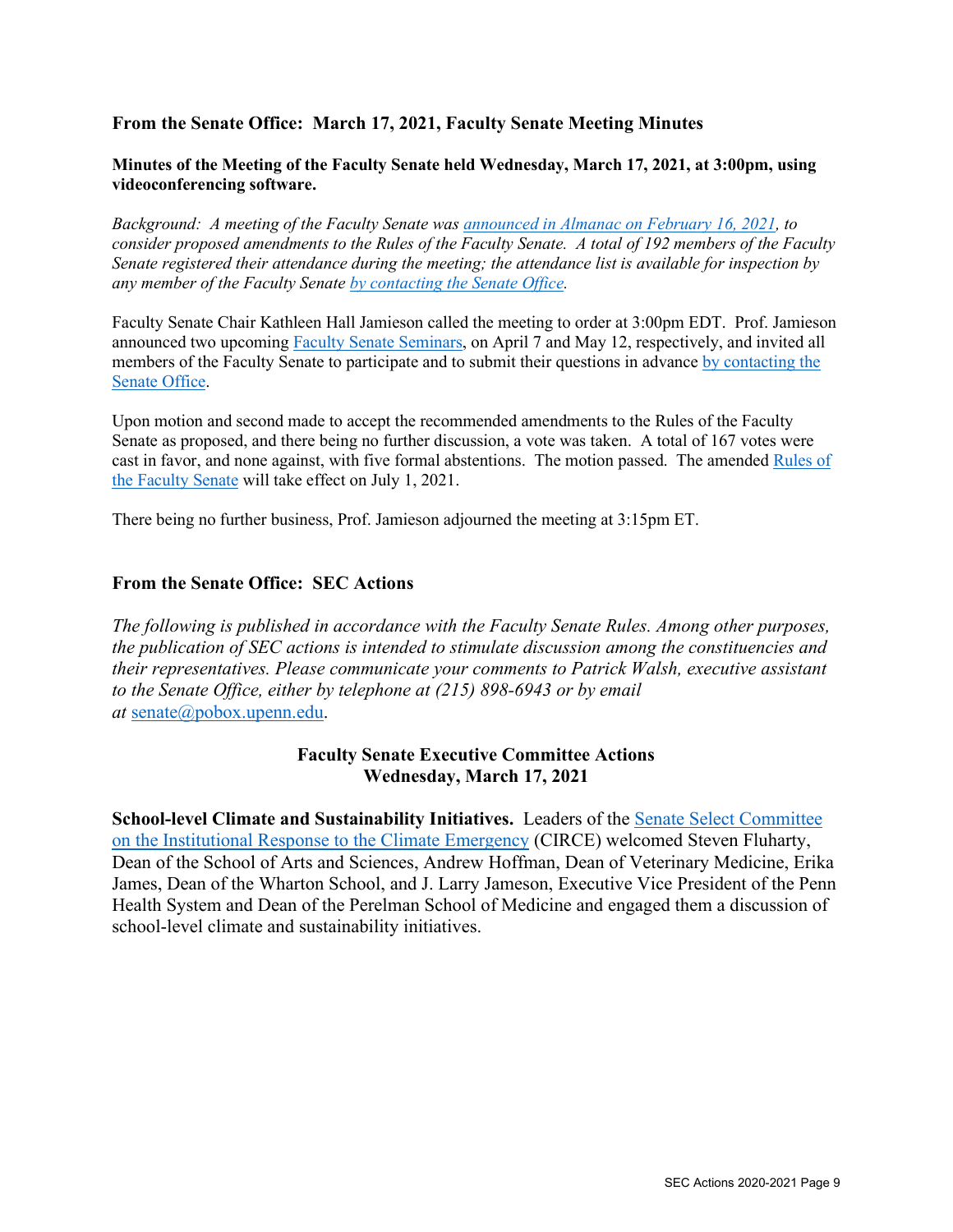# **Faculty Senate Executive Committee Actions Wednesday, April 7, 2021**

**Chair's Report.** Faculty Senate Chair Kathleen Hall Jamieson informed SEC members of responses from Penn leaders in the Division of Human Resources on two matters that were raised prior to the meeting by faculty members. Those answers are now available on the Faculty Senate website that address questions related to (1) [Penn's retirement savings plans transitioning](https://provost.upenn.edu/sites/default/files/users/user131/Resources%20regarding%20transition%20to%20TIAA%20(April%202021).pdf)  [to TIAA](https://provost.upenn.edu/sites/default/files/users/user131/Resources%20regarding%20transition%20to%20TIAA%20(April%202021).pdf) and (2) [faculty sabbaticals and city wage taxes during the pandemic.](https://provost.upenn.edu/senate/sabbatical-and-city-wage-taxes-during-pandemic)

### **Preview of Results from Questionnaire on Department-Level Decision-Making Practices.**

Ani Nenkova, Chair of the Faculty Senate Committee on Faculty and the Academic Mission (SCOF), joined the meeting. Prof. Nenkova began a discussion on three matters related to a questionnaire sent in February by SCOF to department chairs in all schools. Questions were posed on departmental voting practices (including whether votes are taken anonymously) and the extent to which various types of faculty have voices in departmental decision-making on hiring, promotion, curriculum, and related matters. SCOF will propose by way of its upcoming annual report that departments should create written bylaws if they have not already done so and make them publicly accessible. SEC members will also consider whether to issue a formal resolution to this end.

**New Business.** A Faculty Senate Seminar on "FY22 Update: Penn's Academic Budget, Endowment, and COVID-19 Impacts" will be held following the SEC meeting on May 12, 2021. The seminar is open to all faculty, and [registration may be completed here.](https://primetime.bluejeans.com/a2m/register/udzwdyfh)